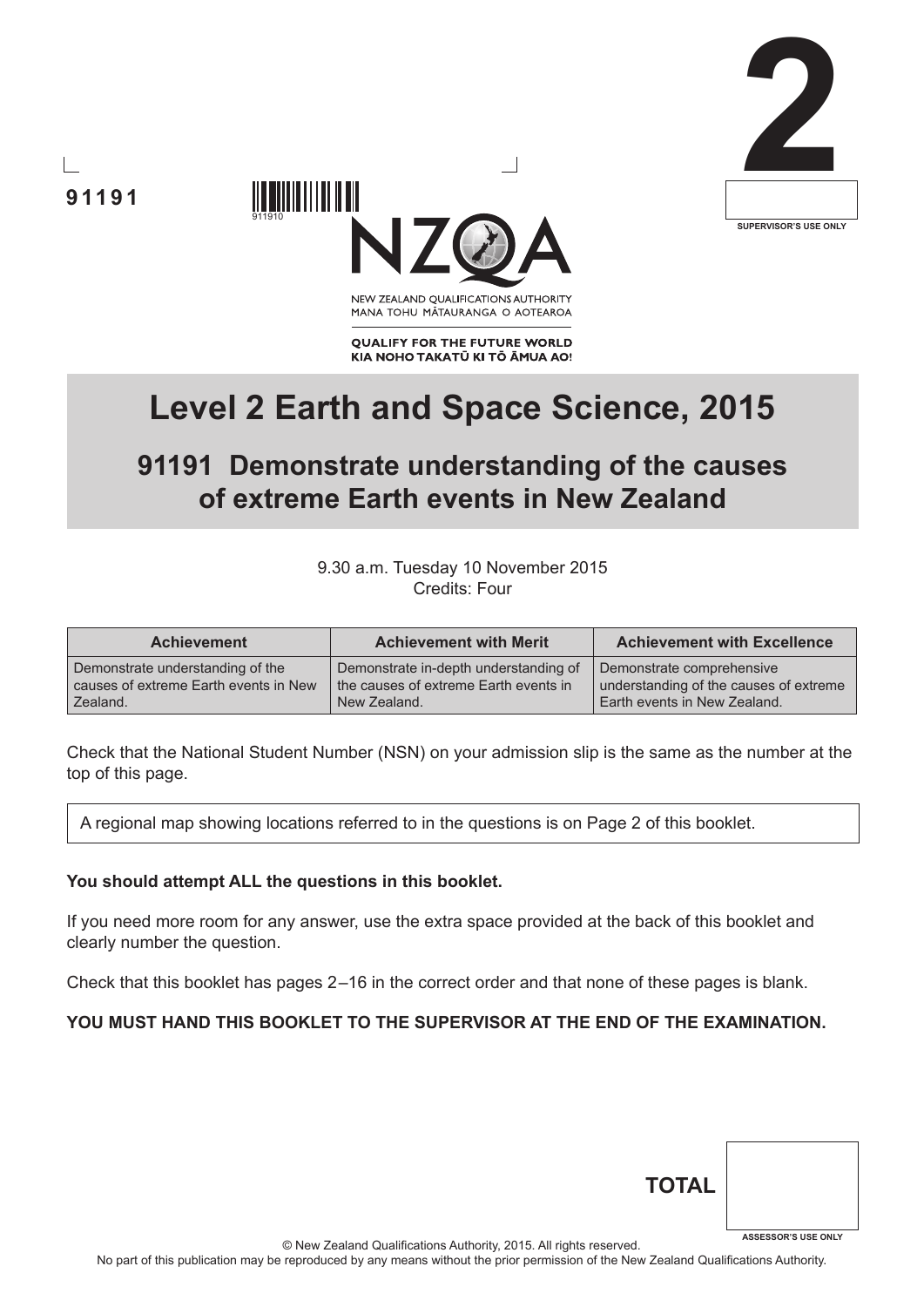**Regional Map Showing Locations Referred to in this Paper**

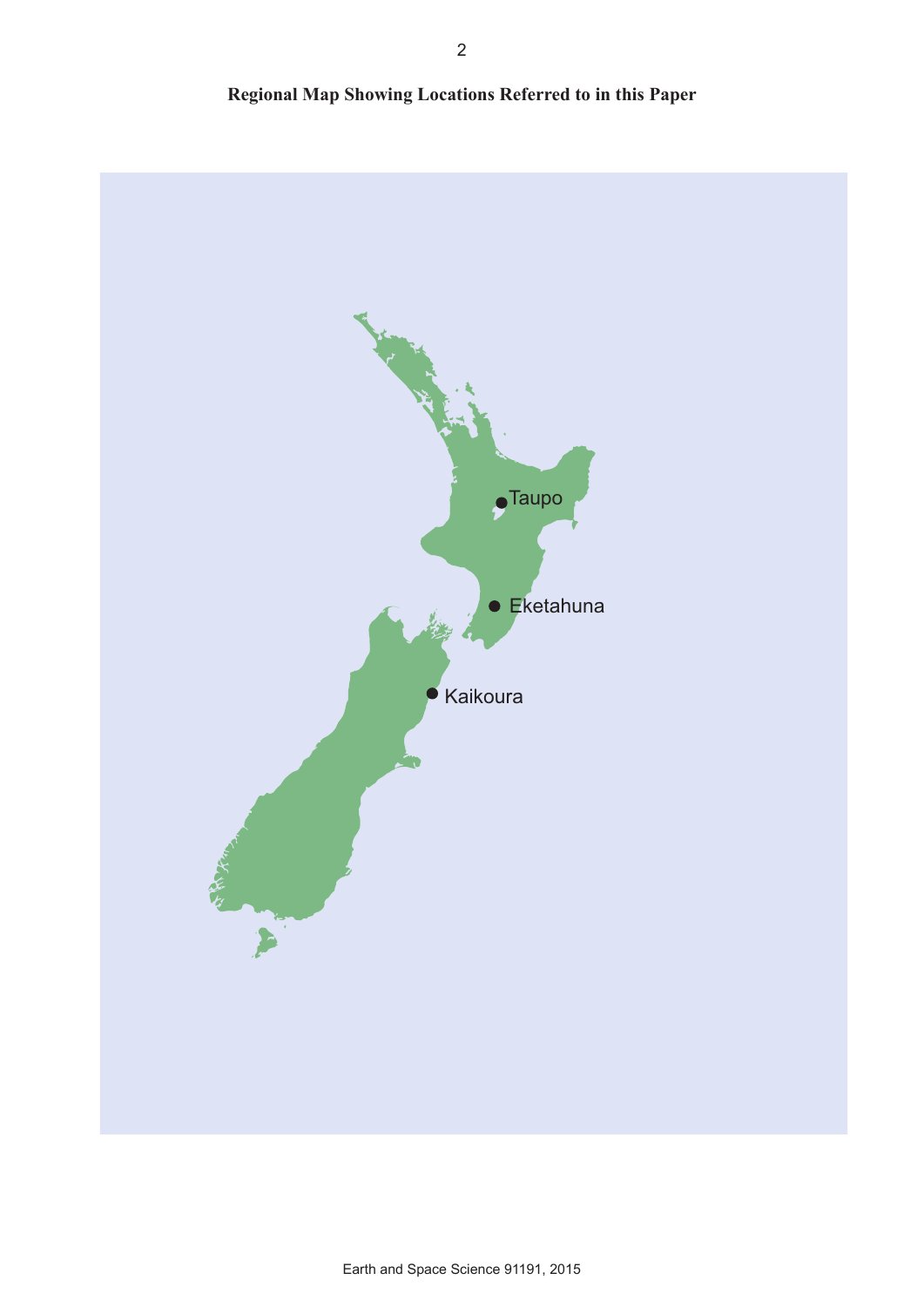**This page has been deliberately left blank.**

**The examination continues on the following page.**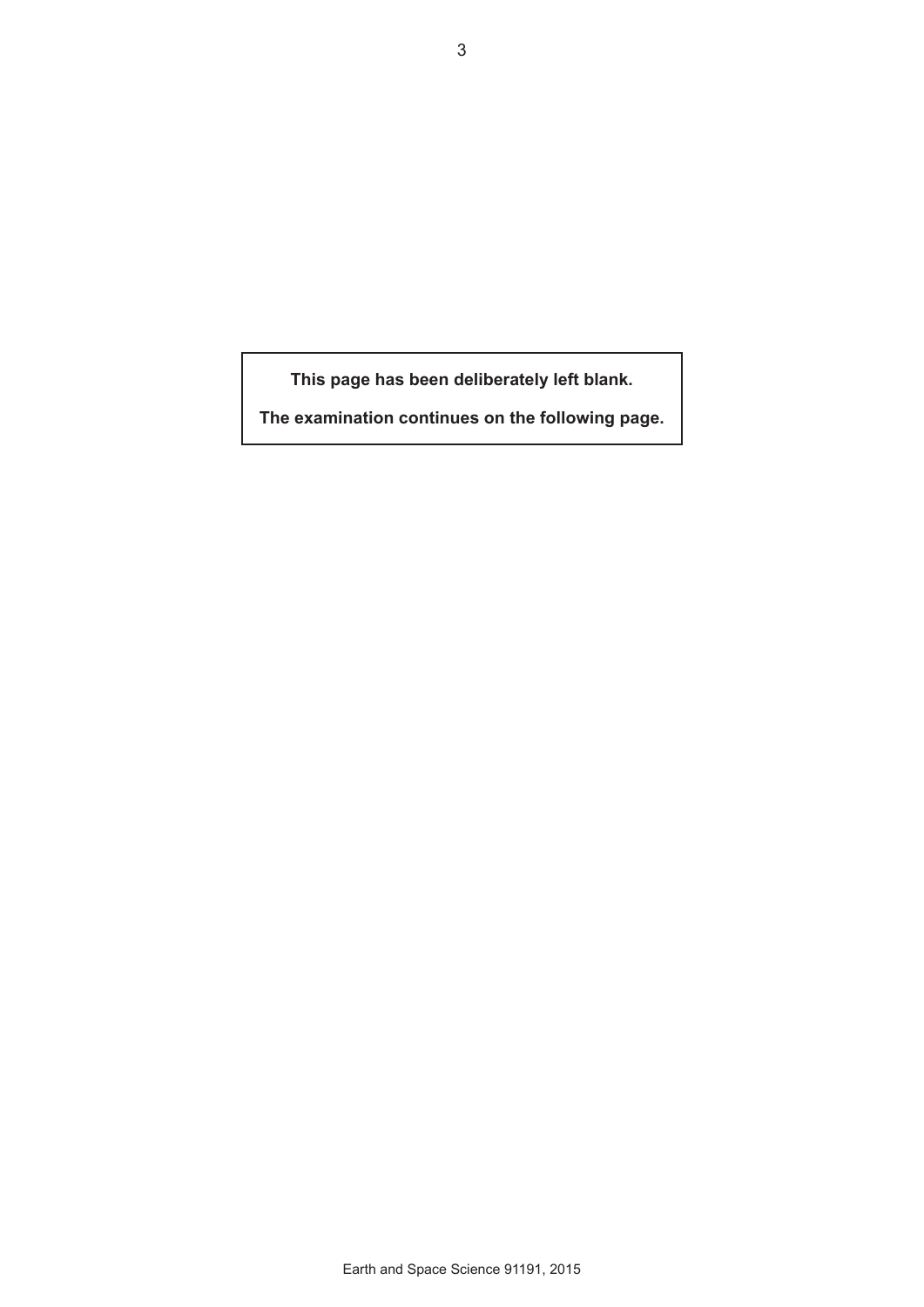## **QUESTION ONE: LOCAL SOURCE TSUNAMI THREAT TO KAIKOURA**

**ASSESSOR'S USE ONLY**

*For copyright reasons, this resource cannot be reproduced here.*

*For copyright reasons, this resource cannot be reproduced here.*

#### Kaikoura Canyon

Adapted from: http://static2.stuff. co.nz/1302038342/862/4852862.jpg

Kaikoura coastline showing major known faults

http://ecan.govt.nz/advice/emergencies-and-hazard/tsunami/ pages/tsunami.aspx

The Kaikoura coast is known to be at risk of tsunami. There are two major sources of this risk:

- active faults on the sea floor
- submarine (undersea) landslides into the Kaikoura Canyon.

A tsunami from one of these sources would reach the Kaikoura coastline within minutes of a fault rupture or submarine landslide.

Compare and contrast these two possible sources of a tsunami that would affect the Kaikoura coast.

In your answer, you should:

- explain how a submarine landslide into the Kaikoura Canyon could result in a tsunami
- explain how a submarine earthquake may result in a tsunami
- use the diagrams above to explain, with reasons, what would be the most likely source of a tsunami on the Kaikoura coast.

*Annotated diagram(s) will assist your answer.*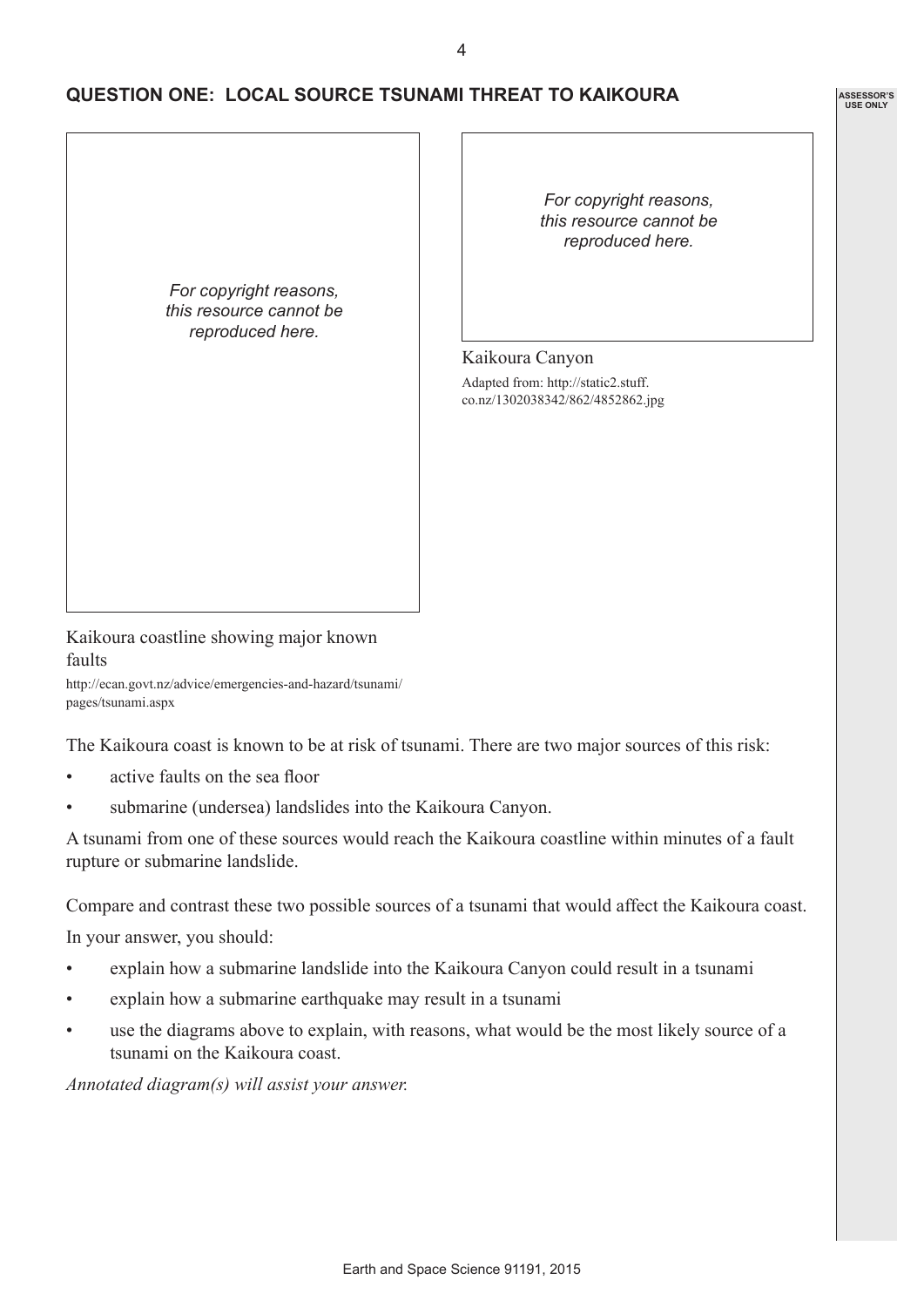**ASSESSOR'S USE ONLY**

| More space for this |
|---------------------|
| answer is available |
| on the next page.   |

 $\overline{a}$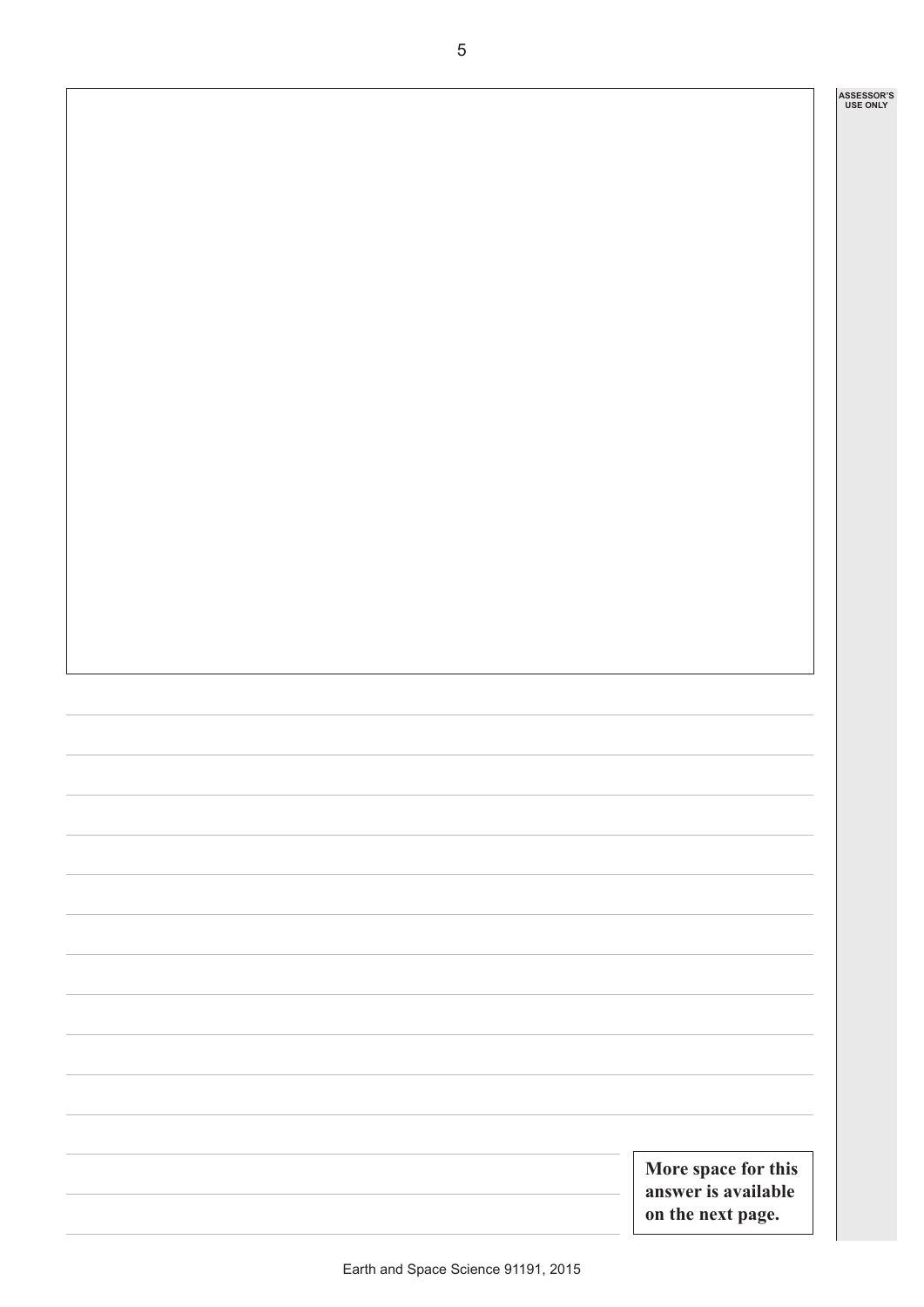|  | ASSESSOR'S<br>USE ONLY |
|--|------------------------|
|  |                        |
|  |                        |
|  |                        |
|  |                        |
|  |                        |
|  |                        |
|  |                        |
|  |                        |
|  |                        |
|  |                        |
|  |                        |
|  |                        |
|  |                        |
|  |                        |
|  |                        |
|  |                        |
|  |                        |
|  |                        |
|  |                        |
|  |                        |
|  |                        |
|  |                        |
|  |                        |
|  |                        |
|  |                        |
|  |                        |
|  |                        |
|  |                        |
|  |                        |
|  |                        |
|  |                        |
|  |                        |
|  |                        |
|  |                        |
|  |                        |
|  |                        |
|  |                        |
|  |                        |
|  |                        |
|  |                        |
|  |                        |
|  |                        |
|  |                        |
|  |                        |
|  |                        |
|  |                        |
|  |                        |
|  |                        |
|  |                        |
|  |                        |
|  |                        |
|  |                        |
|  |                        |
|  |                        |
|  |                        |
|  |                        |
|  |                        |
|  |                        |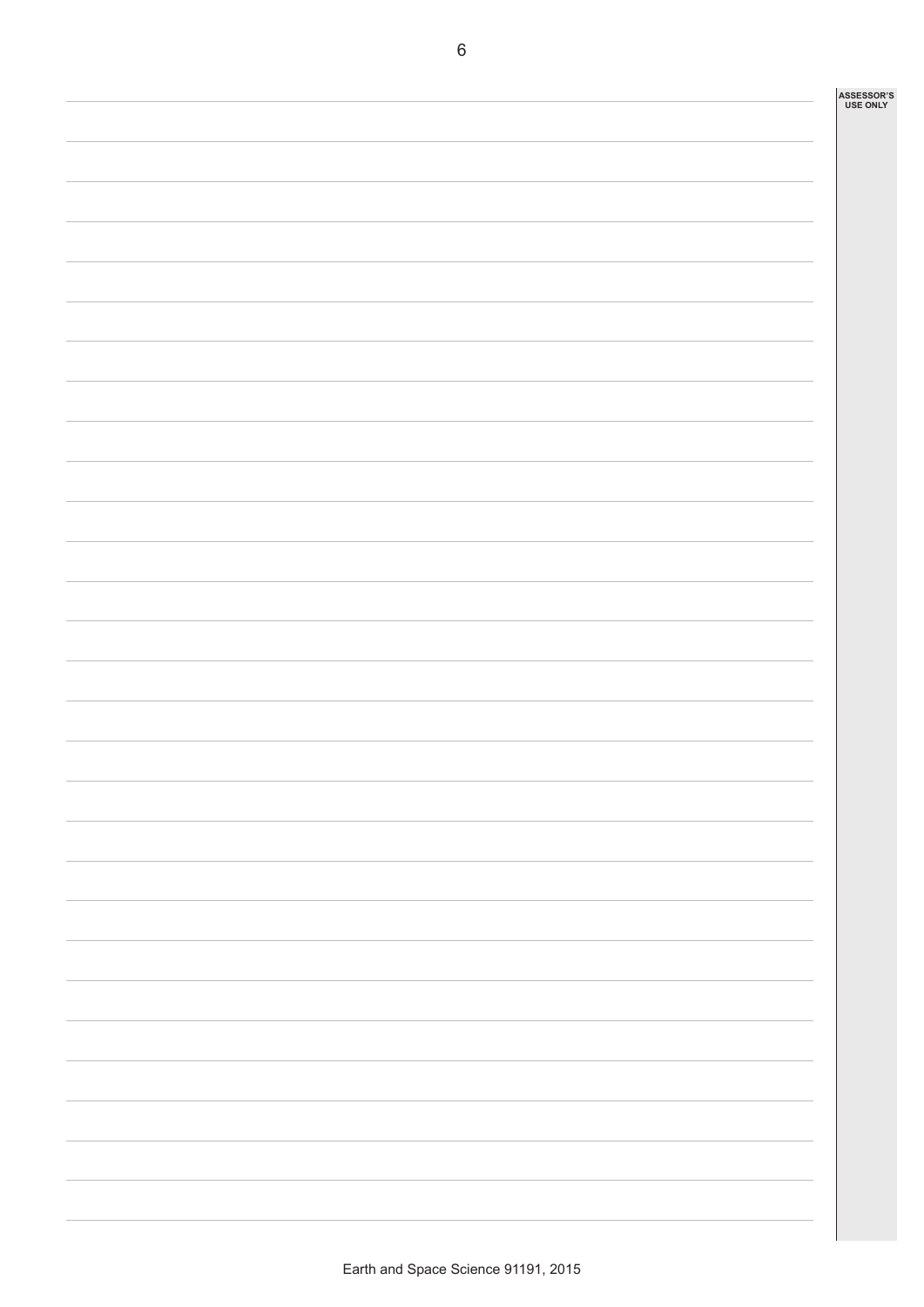**ASSESSOR'S USE ONLY**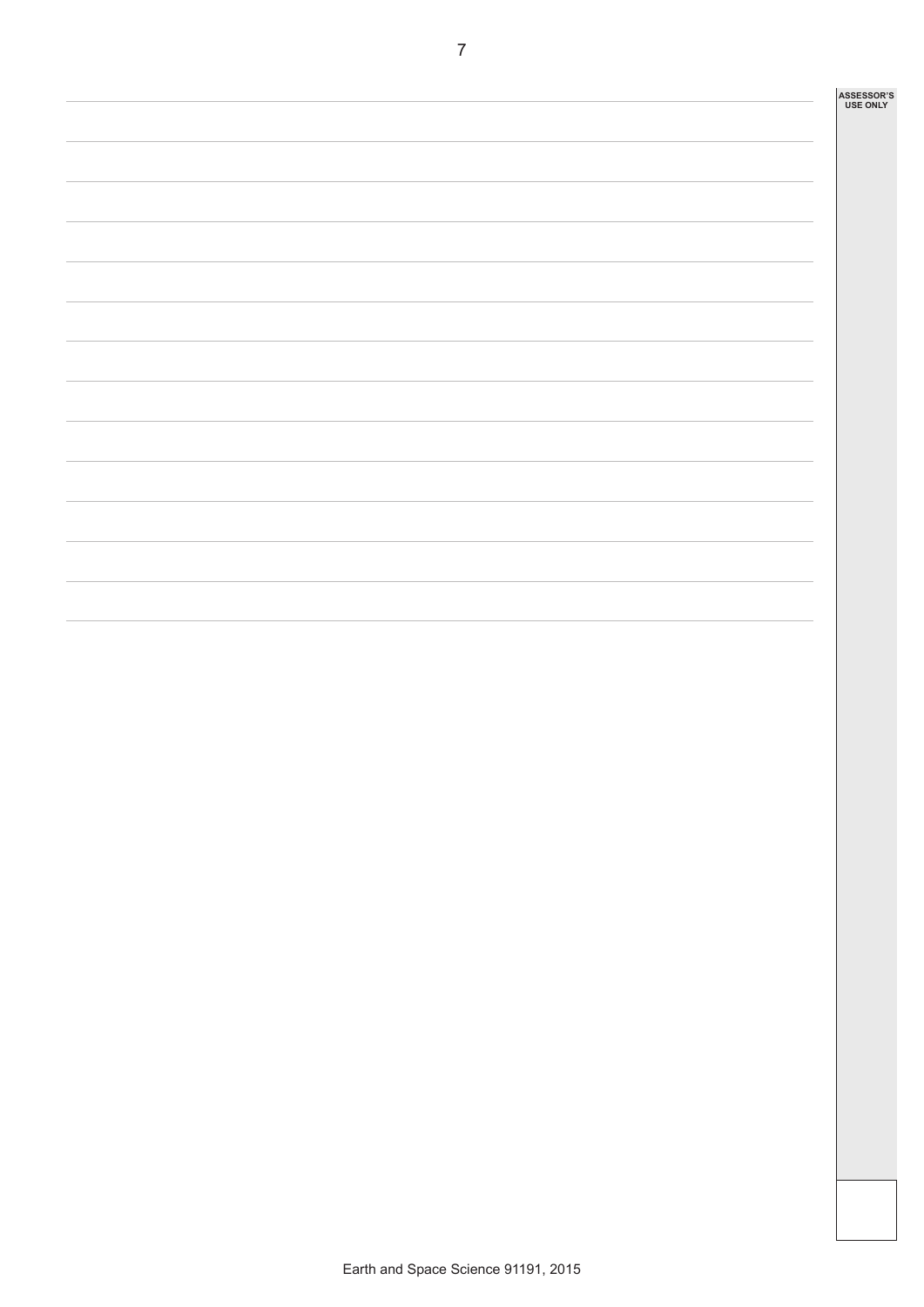8

## **QUESTION TWO: STRATOVOLCANOES OF THE TAUPO VOLCANIC ZONE (TVZ)**

**ASSESSOR'S USE ONLY**





White Island

## Taupo Volcanic Zone

adapted from: http://www3.stats.govt.nz/New\_Zealand\_ Official\_Yearbooks/2002/Images/fig1-3.jpg

Many volcanoes of the Taupo Volcanic Zone (TVZ), are stratovolcanoes. Examples include White Island (shown above), Ngauruhoe, and Ruapehu, which were all formed as a result of a subduction zone under the TVZ.

Explain in detail how layering contributes to the shape of one of the stratovolcanoes named above.

In your answer, you should:

- annotate the diagram opposite to show the tectonic plates and their movement in this area of the North Island
- explain, in terms of subduction, why active volcanoes occur in the TVZ
- explain why stratovolcanoes show distinct layers of eruptive material, and explain how the layers are formed.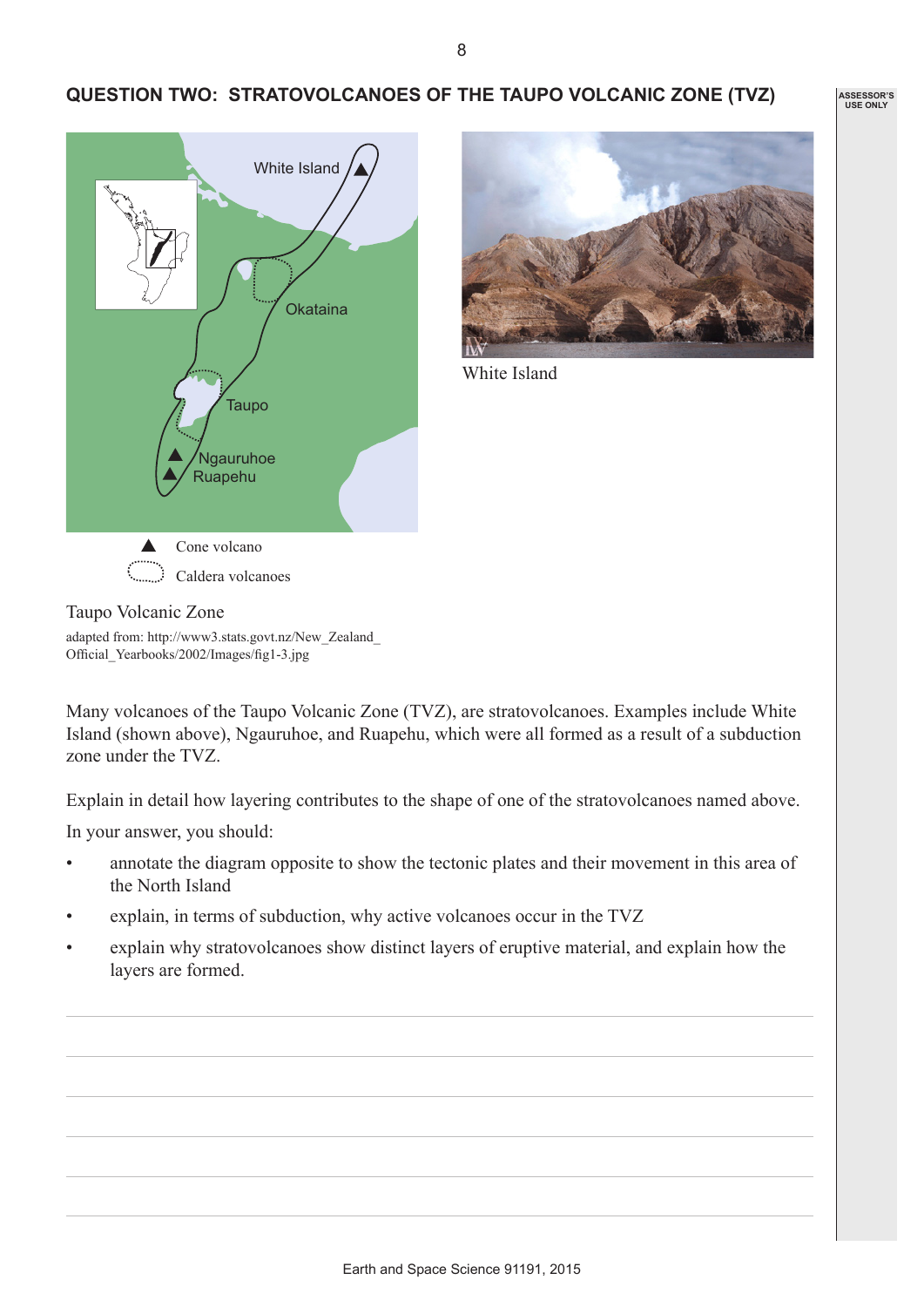| More space for this<br>answer is available<br>on the next page. |                        |
|-----------------------------------------------------------------|------------------------|
|                                                                 |                        |
|                                                                 |                        |
|                                                                 |                        |
|                                                                 |                        |
|                                                                 |                        |
|                                                                 |                        |
|                                                                 |                        |
|                                                                 |                        |
|                                                                 |                        |
|                                                                 |                        |
|                                                                 |                        |
|                                                                 |                        |
|                                                                 |                        |
|                                                                 |                        |
|                                                                 | ASSESSOR'S<br>USE ONLY |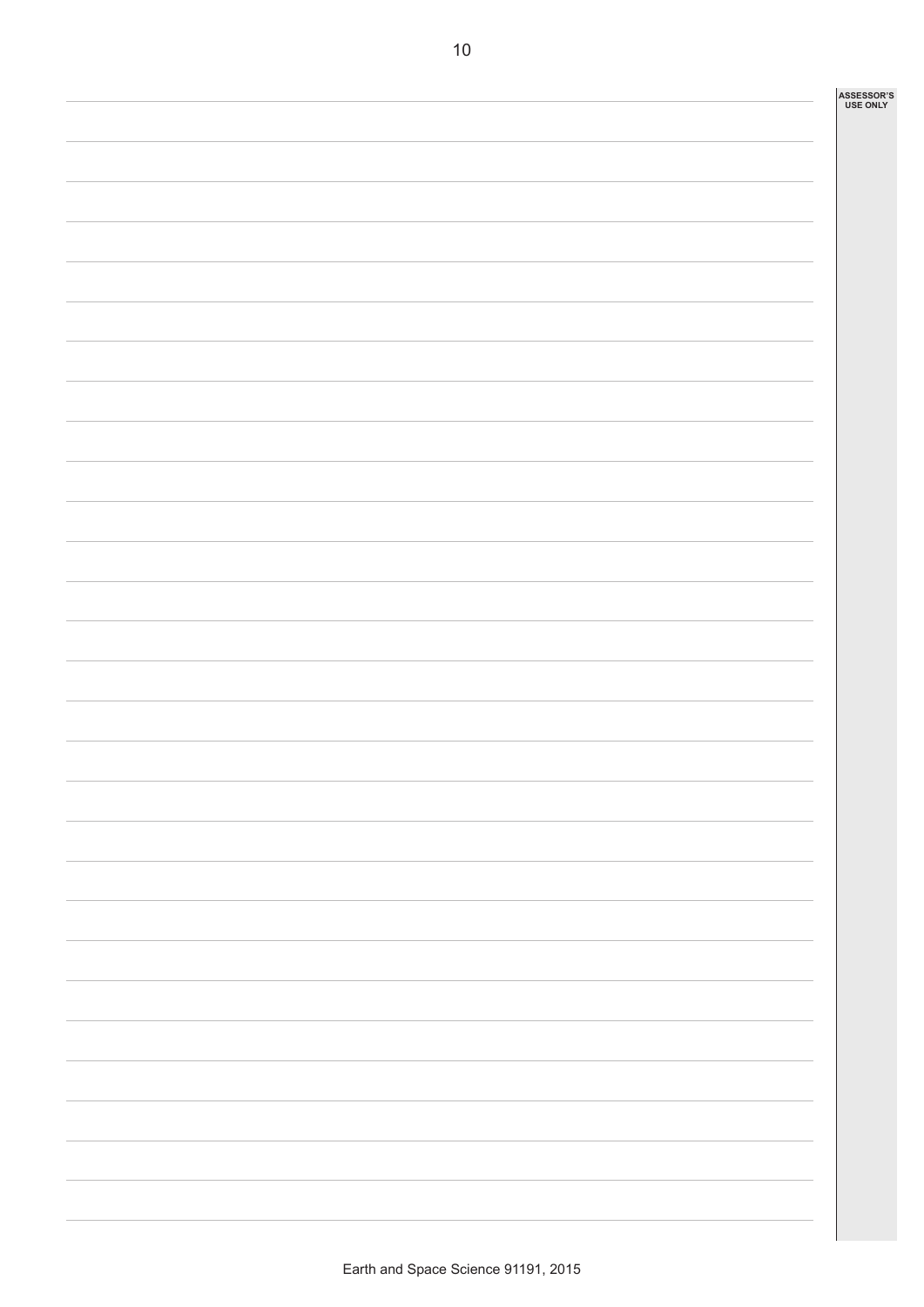#### **ASSESSOR'S USE ONLY**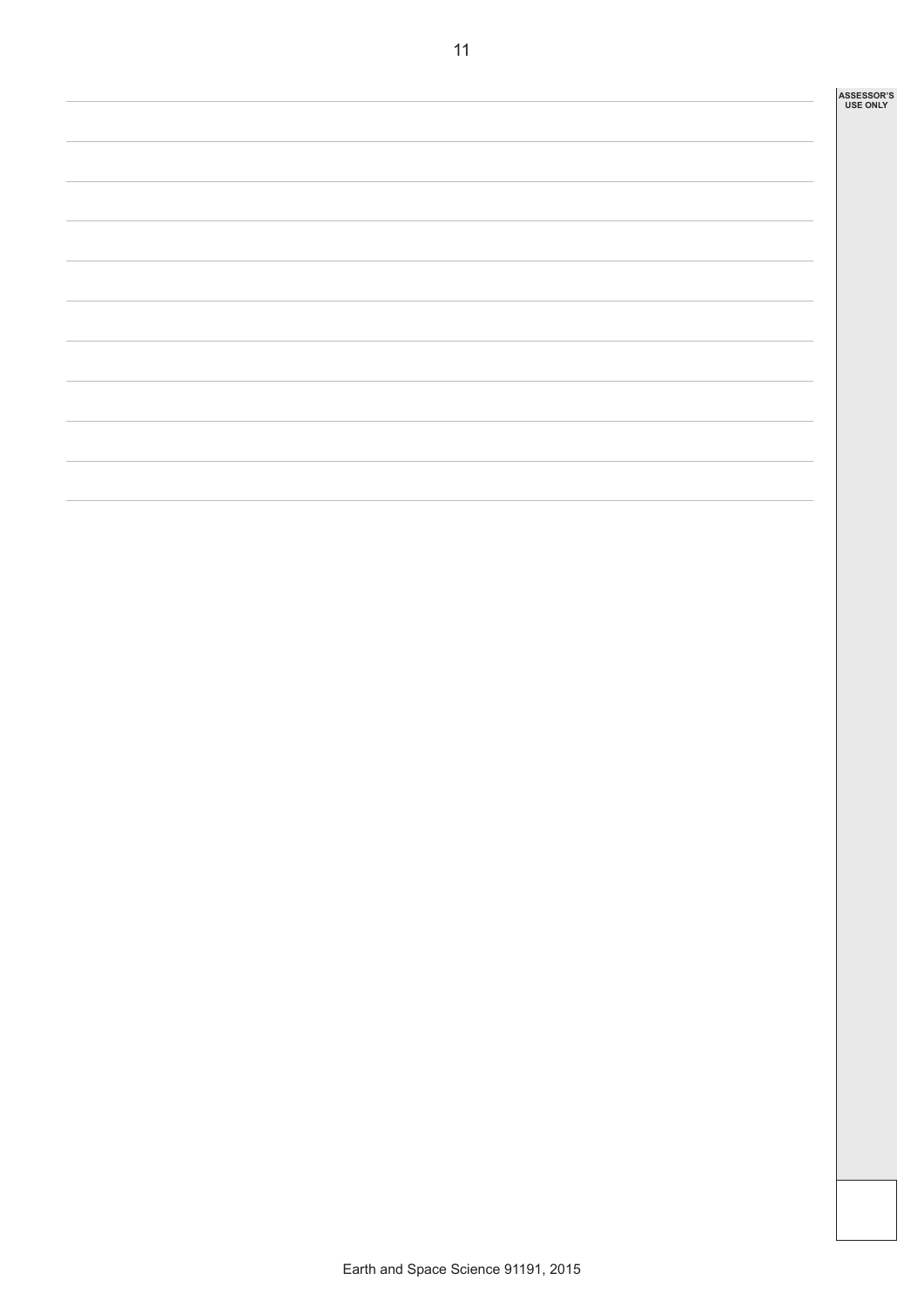

## **QUESTION THREE: EKETAHUNA EARTHQUAKE**

Source: http://info.geonet.org.nz/display/quake/M+6.2,+Eketahuna,+20+January+2014

A 6.2 magnitude earthquake struck 15 km east of Eketahuna at 3.52 p.m. on Monday 20 January 2014. It was widely felt on both the North and South Islands. The focal depth was around 34 km, making this a shallow-focus earthquake. Some minor injuries from falling objects and some moderate to severe damage to buildings were reported. Eketahuna is a small town (see map on page 2) with mostly single-storied buildings.

Explain in detail why earthquakes occur in this area, AND what effects **may** be observed.

In your answer, you should:

- explain the effects that a 6.2 magnitude earthquake in this area **could** produce
- state the difference between focus and epicentre
- describe the plate tectonics that lead to transform faults underneath this region of the lower North Island
- explain how this type of tectonic plate boundary leads to earthquakes.

*Annotated diagram(s) will assist your answer.*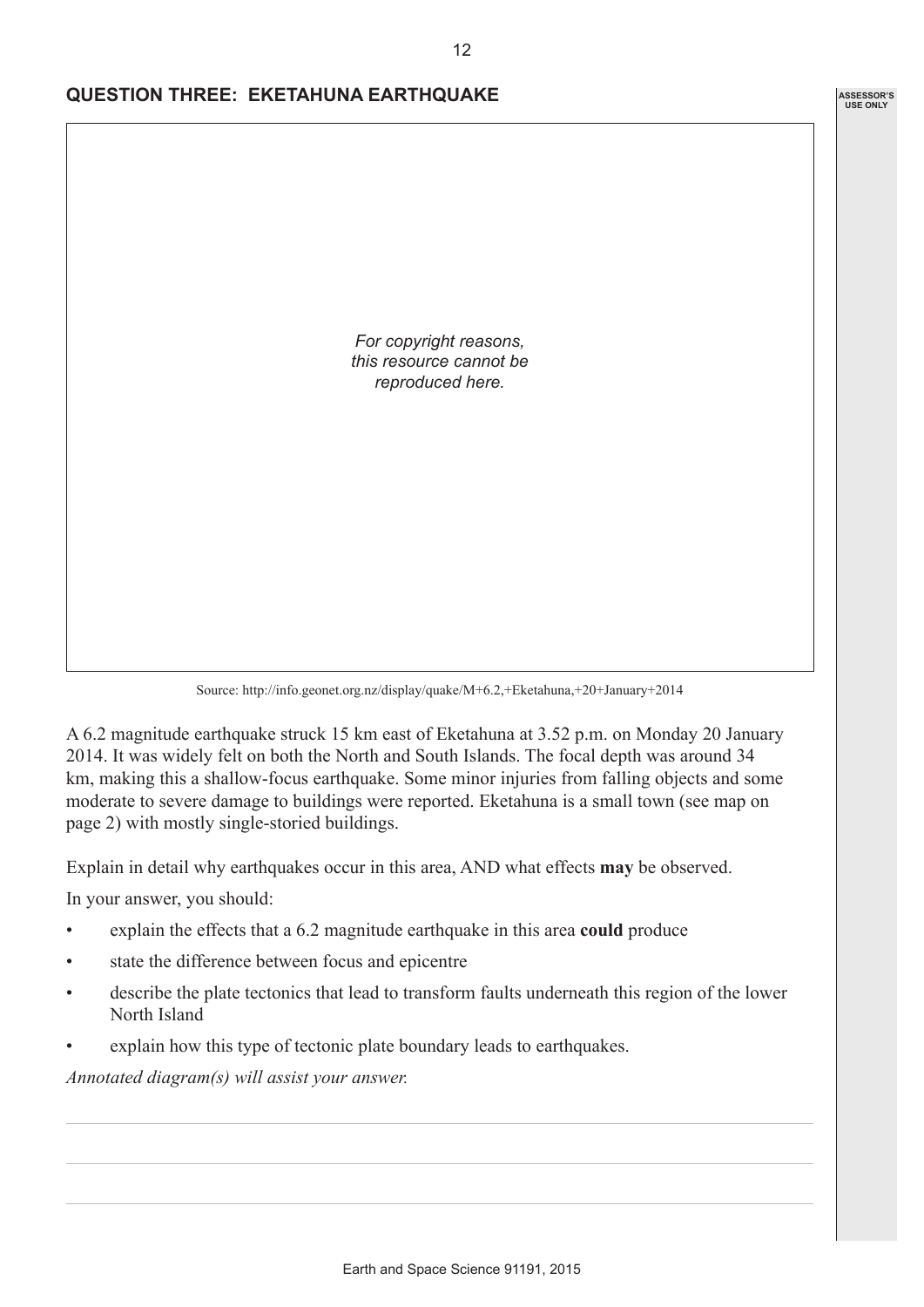**More space for this answer is available on the next page.**

**ASSESSOR'S USE ONLY**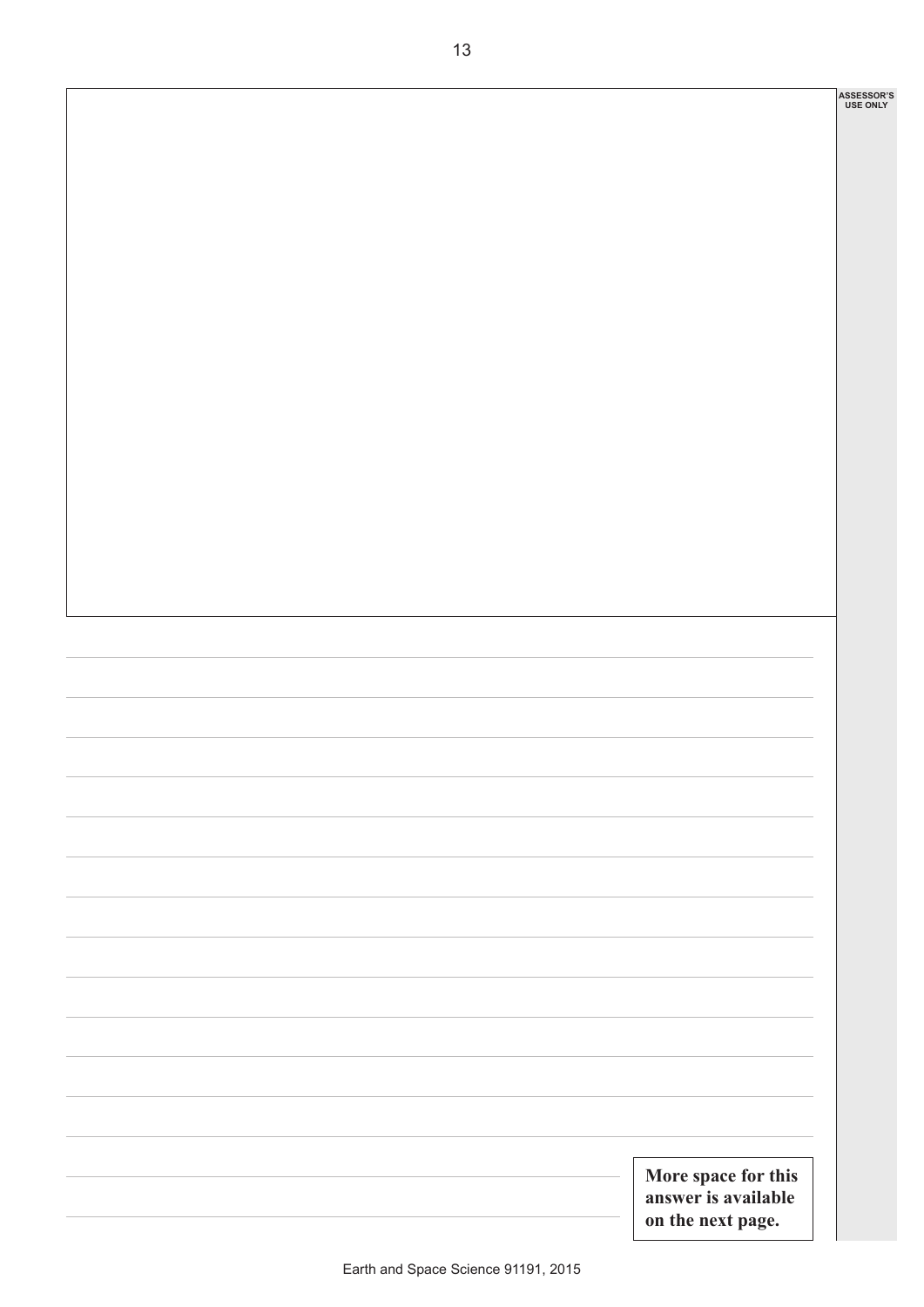| ASSESSOR'S<br>USE ONLY |
|------------------------|
|                        |
|                        |
|                        |
|                        |
|                        |
|                        |
|                        |
|                        |
|                        |
|                        |
|                        |
|                        |
|                        |
|                        |
|                        |
|                        |
|                        |
|                        |
|                        |
|                        |
|                        |
|                        |
|                        |
|                        |
|                        |
|                        |
|                        |
|                        |
|                        |
|                        |
|                        |
|                        |
|                        |
|                        |
|                        |
|                        |
|                        |
|                        |
|                        |
|                        |
|                        |
|                        |
|                        |
|                        |
|                        |
|                        |
|                        |
|                        |
|                        |
|                        |
|                        |
|                        |
|                        |
|                        |
|                        |
|                        |
|                        |
|                        |
|                        |
|                        |
|                        |
|                        |
|                        |
|                        |
|                        |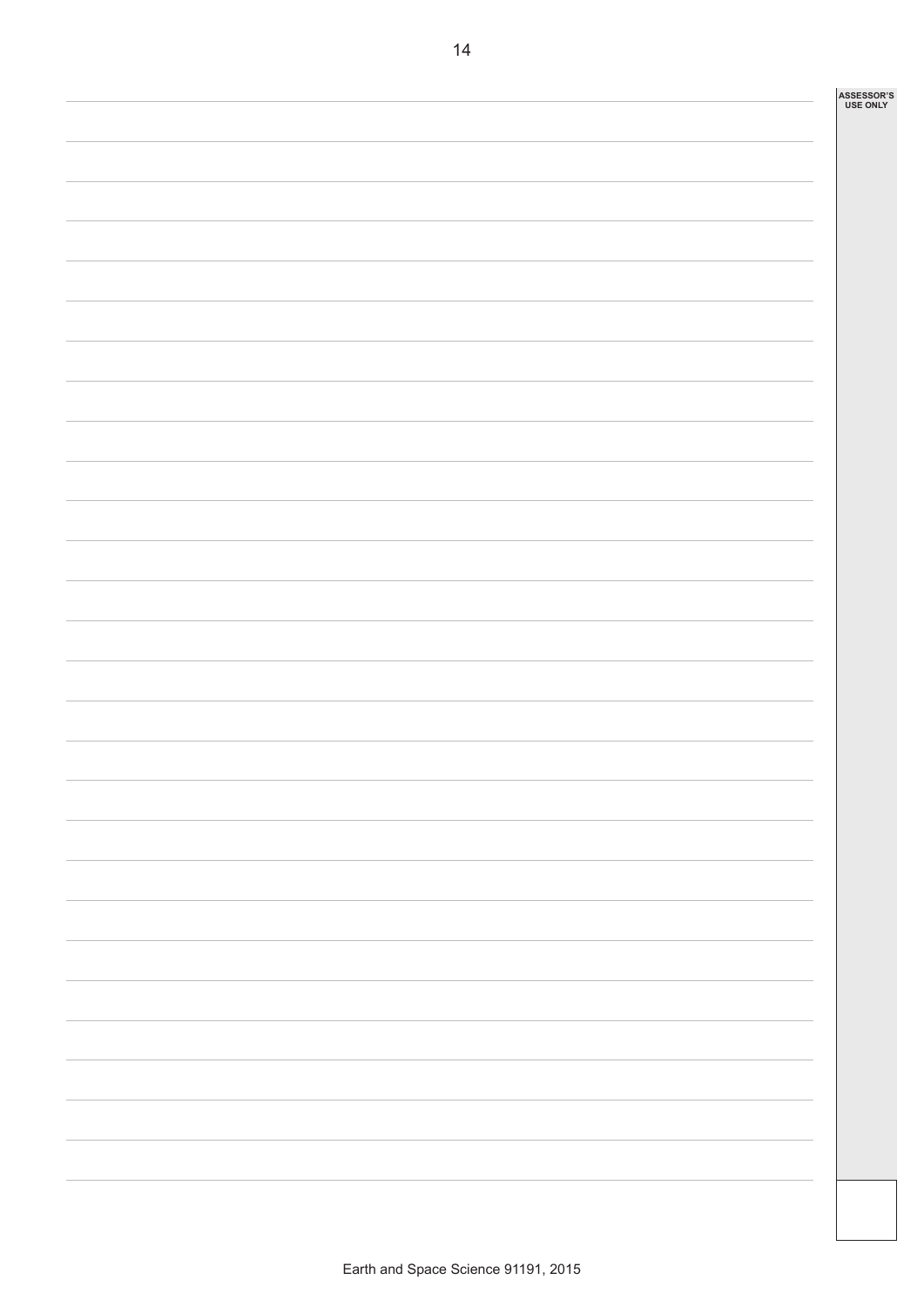| <b>QUESTION<br/>NUMBER</b> |  | Extra paper if required.<br>Write the question number(s) if applicable. |  |  | ASSESSOR'S<br><b>USE ONLY</b> |
|----------------------------|--|-------------------------------------------------------------------------|--|--|-------------------------------|
|                            |  |                                                                         |  |  |                               |
|                            |  |                                                                         |  |  |                               |
|                            |  |                                                                         |  |  |                               |
|                            |  |                                                                         |  |  |                               |
|                            |  |                                                                         |  |  |                               |
|                            |  |                                                                         |  |  |                               |
|                            |  |                                                                         |  |  |                               |
|                            |  |                                                                         |  |  |                               |
|                            |  |                                                                         |  |  |                               |
|                            |  |                                                                         |  |  |                               |
|                            |  |                                                                         |  |  |                               |
|                            |  |                                                                         |  |  |                               |
|                            |  |                                                                         |  |  |                               |
|                            |  |                                                                         |  |  |                               |
|                            |  |                                                                         |  |  |                               |
|                            |  |                                                                         |  |  |                               |
|                            |  |                                                                         |  |  |                               |
|                            |  |                                                                         |  |  |                               |
|                            |  |                                                                         |  |  |                               |
|                            |  |                                                                         |  |  |                               |
|                            |  |                                                                         |  |  |                               |
|                            |  |                                                                         |  |  |                               |
|                            |  |                                                                         |  |  |                               |
|                            |  |                                                                         |  |  |                               |
|                            |  |                                                                         |  |  |                               |
|                            |  |                                                                         |  |  |                               |
|                            |  |                                                                         |  |  |                               |